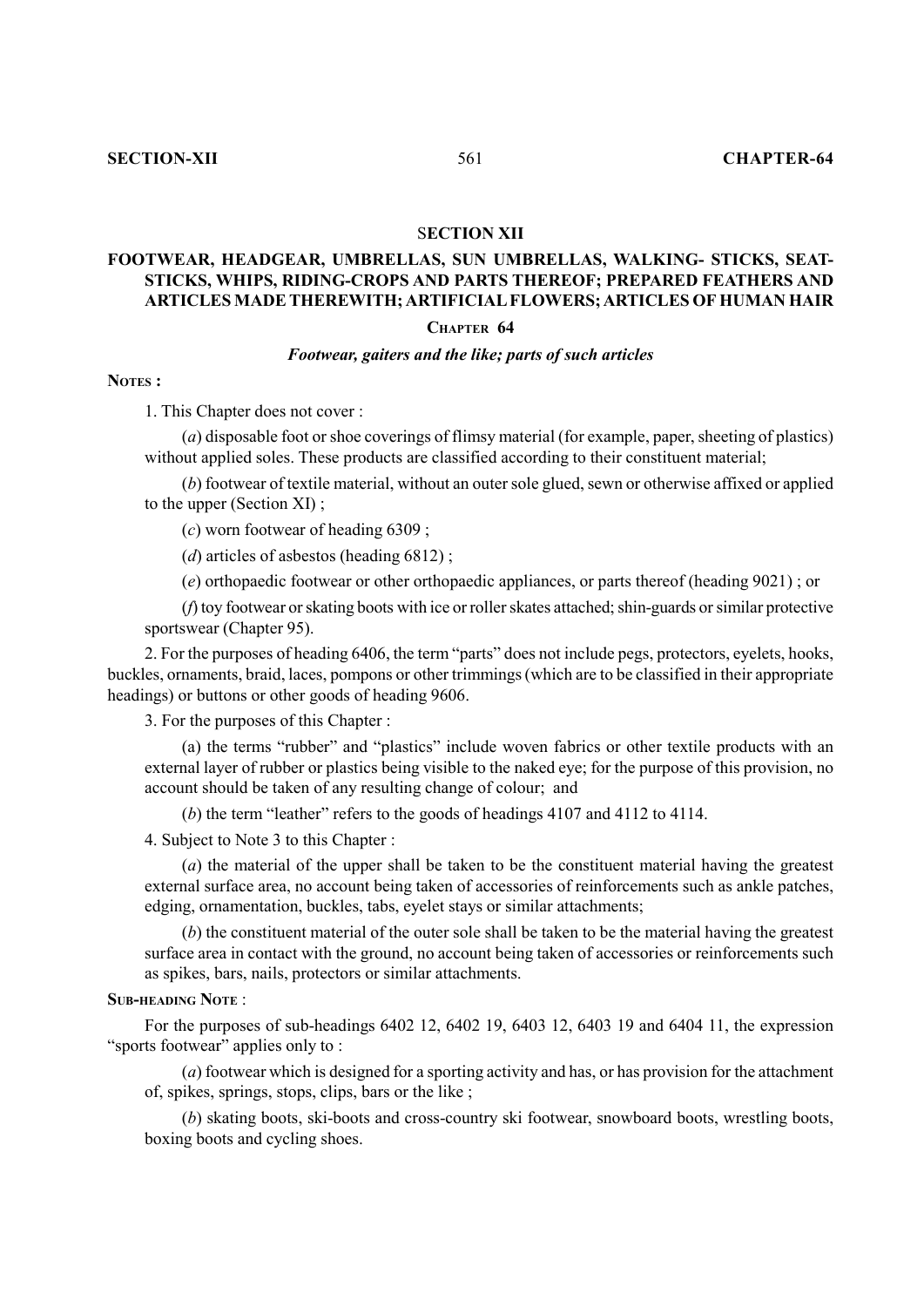**SECTION-XII** 562 **CHAPTER-64** 

| <b>Description of goods</b> | Unit                                                                                                                                                                                                                                         | Rate of duty                                                                                                                                                                                                                                                                                                 |                                  |                                 |
|-----------------------------|----------------------------------------------------------------------------------------------------------------------------------------------------------------------------------------------------------------------------------------------|--------------------------------------------------------------------------------------------------------------------------------------------------------------------------------------------------------------------------------------------------------------------------------------------------------------|----------------------------------|---------------------------------|
|                             |                                                                                                                                                                                                                                              |                                                                                                                                                                                                                                                                                                              | <b>Standard</b>                  | Prefer-<br>ential<br>Areas      |
|                             | (2)                                                                                                                                                                                                                                          | (3)                                                                                                                                                                                                                                                                                                          | (4)                              | (5)                             |
|                             | <b>WATERPROOF FOOTWEAR WITH OUTER SOLES AND</b><br>UPPERS OF RUBBER OR OF PLASTICS, THE UPPERS<br>OF WHICH ARE NEITHER FIXED TO THE SOLE NOR<br>ASSEMBLED BY STITCHING, RIVETING, NAILING,<br><b>SCREWING, PLUGGING OR SIMILAR PROCESSES</b> |                                                                                                                                                                                                                                                                                                              |                                  |                                 |
|                             | Footwear incorporating a protective                                                                                                                                                                                                          |                                                                                                                                                                                                                                                                                                              |                                  |                                 |
|                             | Of rubber                                                                                                                                                                                                                                    |                                                                                                                                                                                                                                                                                                              |                                  |                                 |
| $---$                       |                                                                                                                                                                                                                                              |                                                                                                                                                                                                                                                                                                              |                                  |                                 |
|                             |                                                                                                                                                                                                                                              |                                                                                                                                                                                                                                                                                                              |                                  |                                 |
|                             |                                                                                                                                                                                                                                              |                                                                                                                                                                                                                                                                                                              |                                  |                                 |
| $---$                       |                                                                                                                                                                                                                                              |                                                                                                                                                                                                                                                                                                              |                                  |                                 |
|                             |                                                                                                                                                                                                                                              |                                                                                                                                                                                                                                                                                                              |                                  |                                 |
|                             |                                                                                                                                                                                                                                              |                                                                                                                                                                                                                                                                                                              |                                  |                                 |
|                             |                                                                                                                                                                                                                                              |                                                                                                                                                                                                                                                                                                              |                                  |                                 |
|                             | Other                                                                                                                                                                                                                                        | pa                                                                                                                                                                                                                                                                                                           | 25%                              |                                 |
|                             | <b>OTHER FOOTWEAR WITH OUTER SOLES AND</b>                                                                                                                                                                                                   |                                                                                                                                                                                                                                                                                                              |                                  |                                 |
|                             | <b>UPPERS OF RUBBER OR PLASTICS</b>                                                                                                                                                                                                          |                                                                                                                                                                                                                                                                                                              |                                  |                                 |
|                             |                                                                                                                                                                                                                                              |                                                                                                                                                                                                                                                                                                              |                                  |                                 |
|                             | snowboard boots:                                                                                                                                                                                                                             |                                                                                                                                                                                                                                                                                                              |                                  |                                 |
|                             | Of rubber                                                                                                                                                                                                                                    | pa                                                                                                                                                                                                                                                                                                           | 25%                              |                                 |
|                             | Other                                                                                                                                                                                                                                        | pa                                                                                                                                                                                                                                                                                                           | 25%                              |                                 |
|                             | Other:                                                                                                                                                                                                                                       |                                                                                                                                                                                                                                                                                                              |                                  |                                 |
|                             |                                                                                                                                                                                                                                              | pa                                                                                                                                                                                                                                                                                                           | 25%                              |                                 |
|                             | Other                                                                                                                                                                                                                                        | pa                                                                                                                                                                                                                                                                                                           | 25%                              |                                 |
|                             |                                                                                                                                                                                                                                              |                                                                                                                                                                                                                                                                                                              |                                  |                                 |
|                             | Of rubber                                                                                                                                                                                                                                    |                                                                                                                                                                                                                                                                                                              | 25%                              |                                 |
|                             | Other                                                                                                                                                                                                                                        | pa                                                                                                                                                                                                                                                                                                           | 25%                              |                                 |
|                             | Other footwear :                                                                                                                                                                                                                             |                                                                                                                                                                                                                                                                                                              |                                  |                                 |
|                             | Covering the ankle:                                                                                                                                                                                                                          |                                                                                                                                                                                                                                                                                                              |                                  |                                 |
| $---$                       | Of rubber                                                                                                                                                                                                                                    | pa                                                                                                                                                                                                                                                                                                           | 25%                              |                                 |
| $- - -$                     | Other                                                                                                                                                                                                                                        | pa                                                                                                                                                                                                                                                                                                           | 25%                              |                                 |
|                             | Other                                                                                                                                                                                                                                        |                                                                                                                                                                                                                                                                                                              |                                  |                                 |
|                             | Of rubber                                                                                                                                                                                                                                    | pa                                                                                                                                                                                                                                                                                                           | 25%                              |                                 |
|                             | Other                                                                                                                                                                                                                                        | pa                                                                                                                                                                                                                                                                                                           | 25%                              |                                 |
|                             |                                                                                                                                                                                                                                              | metal toe-cap :<br>Other<br>Other footwear:<br>Covering the ankle but not covering the knee:<br>Of rubber<br>Other<br>Other:<br>Of rubber<br>Sports footwear:<br>Ski-boots, cross-country ski footwear and<br>Of rubber<br>Footwear with upper straps or thongs<br>assembled to the sole by means of plugs : | pa<br>pa<br>pa<br>pa<br>pa<br>pa | 25%<br>25%<br>25%<br>25%<br>25% |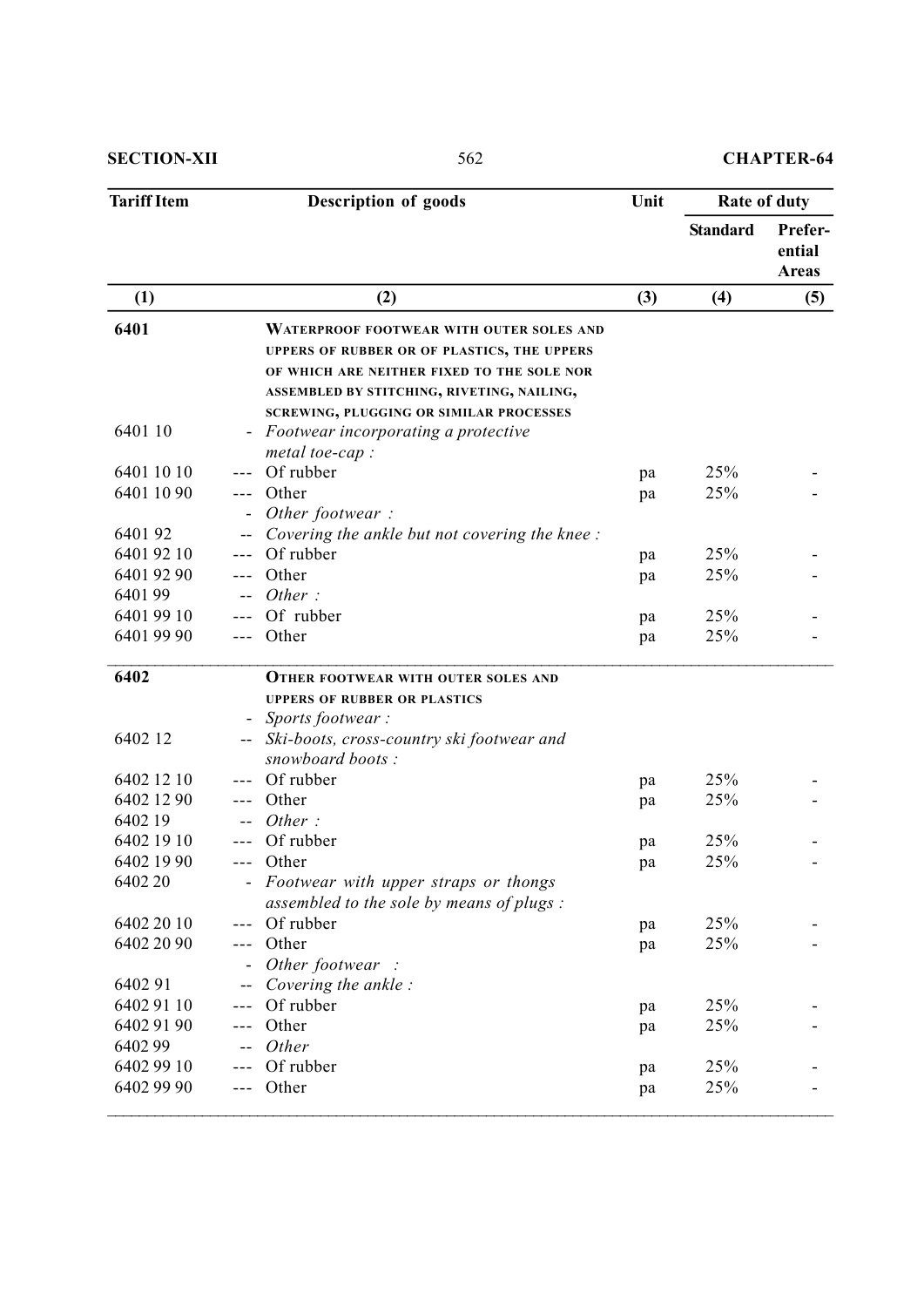**SECTION-XII** 563 **CHAPTER-64** 

| (1)        |         | (2)                                           | (3) | (4) | (5) |
|------------|---------|-----------------------------------------------|-----|-----|-----|
| 6403       |         | FOOTWEAR WITH OUTER SOLES OF RUBBER,          |     |     |     |
|            |         | PLASTICS, LEATHER OR COMPOSITION              |     |     |     |
|            |         | <b>LEATHER AND UPPERS OF LEATHER</b>          |     |     |     |
|            |         | Sports footwear:                              |     |     |     |
| 6403 12 00 | --      | Ski-boots, cross-country ski footwear and     | pa  | 25% |     |
|            |         | snowboard boots                               |     |     |     |
| 6403 19    |         | Other:                                        |     |     |     |
| 6403 19 10 |         | With outer soles of leather                   | pa  | 25% |     |
| 6403 19 20 |         | With outer soles of rubber                    | pa  | 25% |     |
| 6403 19 90 | $---$   | Other                                         | pa  | 25% |     |
| 6403 20    |         | Footwear with outer soles of leather, and     |     |     |     |
|            |         | uppers which consist of leather straps        |     |     |     |
|            |         | across the instep and around the big toe :    |     |     |     |
|            |         | All leather, closed toe:                      |     |     |     |
| 6403 20 11 |         | For men                                       | pa  | 25% |     |
| 6403 20 12 |         | For women                                     | pa  | 25% |     |
| 6403 20 13 |         | For children                                  | pa  | 25% |     |
| 6403 20 19 |         | Other                                         | pa  | 25% |     |
|            |         | All leather, open toe :                       |     |     |     |
| 6403 20 21 |         | For men                                       | pa  | 25% |     |
| 6403 20 22 |         | For women                                     | pa  | 25% |     |
| 6403 20 23 |         | For children                                  | pa  | 25% |     |
| 6403 20 29 | ----    | Others                                        | pa  | 25% |     |
| 6403 20 30 | $- - -$ | Of leather soles with embroidered uppers      | pa  | 25% |     |
| 6403 20 40 |         | Kolapuri chappals and similar footwear        | pa  | 25% |     |
| 6403 20 90 | $---$   | Other                                         | pa  | 25% |     |
| 6403 40 00 |         | Other footwear, incorporating a protective    |     |     |     |
|            |         | metal toe-cap                                 | pa  | 25% |     |
|            |         | Other footwear, with outer soles of leather : |     |     |     |
| 6403 51    |         | Covering the ankle:                           |     |     |     |
|            |         | All leather shoes:                            |     |     |     |
| 6403 51 11 |         | For men                                       | pa  | 25% |     |
| 6403 51 12 |         | For women                                     | pa  | 25% |     |
| 6403 51 13 |         | For children                                  | pa  | 25% |     |
| 6403 51 19 |         | Other                                         | pa  | 25% |     |
| 6403 51 90 | $---$   | Other                                         | pa  | 25% |     |
| 6403 59    |         | Other:                                        |     |     |     |
| 6403 59 10 |         | For men                                       | pa  | 25% |     |
| 6403 59 20 | $---$   | For women                                     | pa  | 25% |     |
| 6403 59 30 |         | For children                                  | pa  | 25% |     |
| 6403 59 90 | $---$   | Other                                         | pa  | 25% |     |
|            |         | Other footwear:                               |     |     |     |
| 6403 91    |         | Covering the ankle:                           |     |     |     |
| 6403 91 10 | $- - -$ | Leather boots and other footwear with         | pa  | 25% |     |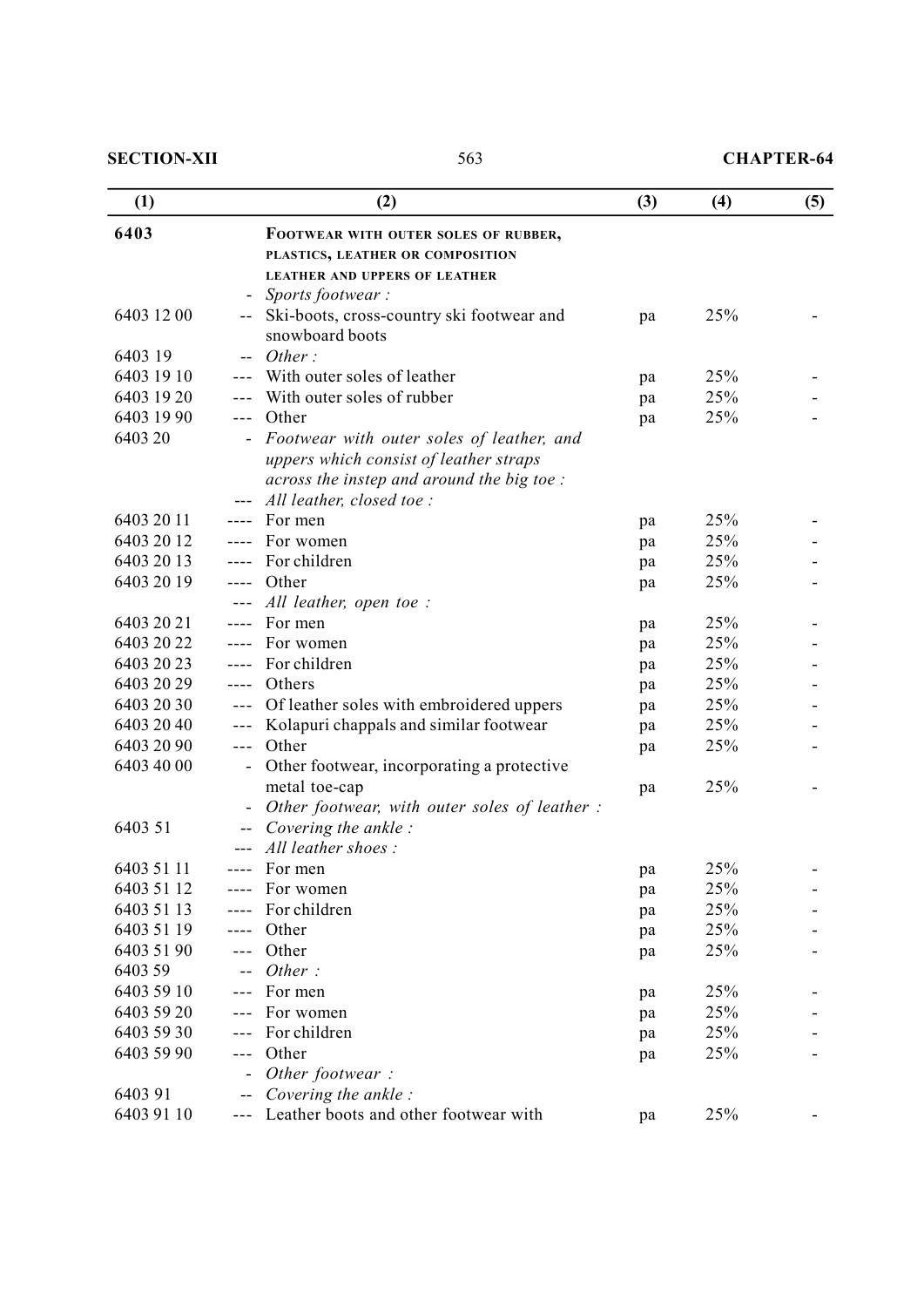**SECTION-XII** 564 **CHAPTER-64** 

| (1)        |         | (2)                                                      | (3) | (4) | (5) |
|------------|---------|----------------------------------------------------------|-----|-----|-----|
|            |         | rubber sole                                              |     |     |     |
| 6403 91 20 |         | Leather footwear with plastic and synthetic sole         | pa  | 25% |     |
| 6403 91 90 |         | Other                                                    | pa  | 25% |     |
| 6403 99    |         | Other:                                                   |     |     |     |
| 6403 99 10 |         | Leather sandals with rubber sole                         | pa  | 25% |     |
| 6403 99 20 |         | Leather sandals with plastic or synthetic sole           | pa  | 25% |     |
| 6403 99 90 | ---     | Other                                                    | pa  | 25% |     |
| 6404       |         | FOOTWEAR WITH OUTER SOLES OF RUBBER, PLASTICS,           |     |     |     |
|            |         | <b>LEATHER OR COMPOSITION LEATHER AND UPPERS OF</b>      |     |     |     |
|            |         | <b>TEXTILE MATERIALS</b>                                 |     |     |     |
|            |         | <i>Footwear with outer soles of rubber or plastics :</i> |     |     |     |
| 6404 11    |         | Sports footwear; tennis shoes, basketball shoes,         |     |     |     |
|            |         | gym shoes, training shoes and the like :                 |     |     |     |
| 6404 11 10 |         | Of rubber sole with canvas upper                         | pa  | 25% |     |
| 6404 11 20 | ---     | Of rubber sole with leather cloth uppers                 | pa  | 25% |     |
| 6404 11 90 | $---$   | Other                                                    | pa  | 25% |     |
| 6404 19    |         | Other:                                                   |     |     |     |
| 6404 19 10 |         | Of rubber sole with canvas upper                         | pa  | 25% |     |
| 6404 19 20 | $- - -$ | Of rubber sole with leather cloth uppers                 | pa  | 25% |     |
| 6404 19 90 | ---     | Other                                                    | pa  | 25% |     |
| 6404 20 00 |         | Footwear with outer soles of leather or                  | pa  | 25% |     |
|            |         | composition leather                                      |     |     |     |
| 6405       |         | <b>OTHER FOOTWEAR</b>                                    |     |     |     |
| 6405 1000  |         | With uppers of leather or composition leather            | pa  | 25% |     |
| 6405 2000  |         | With uppers of textile materials                         | pa  | 25% |     |
| 6405 90 00 |         | Other                                                    | pa  | 25% |     |
|            |         |                                                          |     |     |     |
| 6406       |         | PARTS OF FOOTWEAR (INCLUDING UPPERS                      |     |     |     |
|            |         | WHETHER OR NOT ATTACHED TO SOLES OTHER                   |     |     |     |
|            |         | THAN OUTER SOLES); REMOVABLE IN-SOLES, HEEL              |     |     |     |
|            |         | CUSHIONS AND SIMILAR ARTICLES; GAITERS,                  |     |     |     |
|            |         | LEGGINGS AND SIMILAR ARTICLES, AND PARTS                 |     |     |     |
|            |         | <b>THEREOF</b>                                           |     |     |     |
| 6406 10    |         | Uppers and parts thereof, other                          |     |     |     |
|            |         | than stiffeners :                                        |     |     |     |
| 6406 10 10 |         | Embroidered uppers of textile materials                  | kg. | 15% |     |
| 6406 10 20 |         | Leather uppers (prepared)                                | kg. | 15% |     |
| 6406 10 30 | $---$   | Goat lining                                              | kg. | 15% |     |
| 6406 1040  | ---     | Sheep lining                                             | kg. | 15% |     |
| 6406 10 90 | $- - -$ | Other                                                    | kg. | 15% |     |
| 64062000   |         | Outer soles and heels, of rubber or plastics             | kg. | 15% |     |
| 640690     |         | Other:                                                   |     |     |     |
| 64069010   | - - -   | Of wood                                                  | kg. | 15% |     |